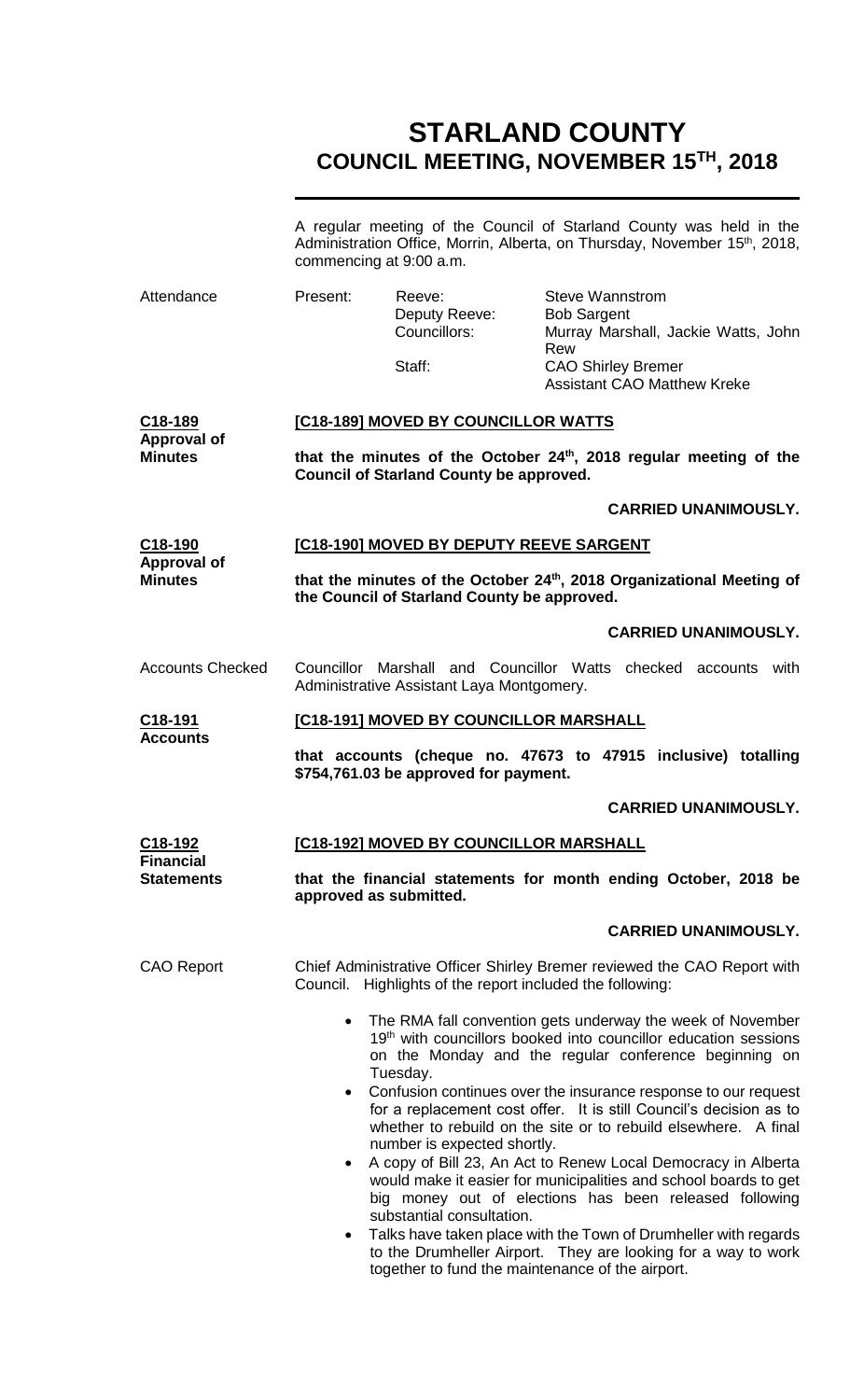| <b>PW Report</b>                             | At 10:00 a.m. Public Works Supervisor Ken Menage attended the meeting<br>and reviewed the Public Works Report with Council. Highlights of his<br>report included the following:                                                                                                                                                                                                                                                                                                                                                                                                                                                                                                                                                                                                                                                                                                                                                                 |
|----------------------------------------------|-------------------------------------------------------------------------------------------------------------------------------------------------------------------------------------------------------------------------------------------------------------------------------------------------------------------------------------------------------------------------------------------------------------------------------------------------------------------------------------------------------------------------------------------------------------------------------------------------------------------------------------------------------------------------------------------------------------------------------------------------------------------------------------------------------------------------------------------------------------------------------------------------------------------------------------------------|
|                                              | The PW crew have been spot gravelling, hauling clay to the<br>$\bullet$<br>Ducks Unlimited dam site, working on the public works shop site,<br>starting culvert work and putting up snow fence.<br>The Shop crew have been doing regular maintenance on the<br>County's heavy/light duty equipment.<br>Gradermen have been maintaining gravel roads.<br>$\bullet$<br>Ken has been coordinating work on the new building site,<br>coordinating the Craigmyle road project, attending meetings and<br>doing personnel evaluations.                                                                                                                                                                                                                                                                                                                                                                                                                |
| <b>Equipment Sales</b>                       | Results were received from the Ritchie Brothers auction for this year's sales.<br>Overall staff are happy with the results and they are in line with budget<br>estimates.                                                                                                                                                                                                                                                                                                                                                                                                                                                                                                                                                                                                                                                                                                                                                                       |
| <b>Wetland Approvals</b>                     | Starland County received notice from Ducks Unlimited that our water act<br>approval for the Sharpe Road construction project has been granted on<br>condition of payment to Ducks Unlimited of \$10,175.00 for wetland<br>mitigation.                                                                                                                                                                                                                                                                                                                                                                                                                                                                                                                                                                                                                                                                                                           |
| Departure                                    | At 11:25 a.m. Ken departed from the meeting.                                                                                                                                                                                                                                                                                                                                                                                                                                                                                                                                                                                                                                                                                                                                                                                                                                                                                                    |
| C <sub>18-193</sub><br><b>On-Call Policy</b> | [C18-193] MOVED BY COUNCILLOR WATTS                                                                                                                                                                                                                                                                                                                                                                                                                                                                                                                                                                                                                                                                                                                                                                                                                                                                                                             |
|                                              | that Starland County amend the On-Call Policy Section in the<br>Personnel Policy, changing the daily on-call reimbursement rate from                                                                                                                                                                                                                                                                                                                                                                                                                                                                                                                                                                                                                                                                                                                                                                                                            |
|                                              | 3 hours of overtime pay to 1.5 hours of overtime pay per day for any<br>Public Works and/or Utility personnel that have been identified to be<br>on-call by the Chief Administrative Officer; that employees who reside<br>in or near to Starland County be utilized as much as possible as the<br>on-call personnel identified to work on-call so as to be closer to the<br>County yard and equipment; that a log be kept of all call-outs,<br>including the type of call-out, equipment used, date, time and length<br>of time called out; that when any person working on-call is actually<br>called out to work, that they will record their actual hours of work and<br>will paid these hours at overtime rates in addition to their 1.5 hours of<br>standby on-call time; and that any person performing these on-call<br>duties are required to be fit and able to work if needed, carry a cell<br>phone so they can be accessed easily. |
|                                              | <b>CARRIED UNANIMOUSLY.</b>                                                                                                                                                                                                                                                                                                                                                                                                                                                                                                                                                                                                                                                                                                                                                                                                                                                                                                                     |
| Municipal<br>Services Report                 | At 1.00 p.m. Municipal Services Manager Riep attended the meeting and<br>reviewed his Municipal Services Report with Council. Highlights of his<br>report included the following:                                                                                                                                                                                                                                                                                                                                                                                                                                                                                                                                                                                                                                                                                                                                                               |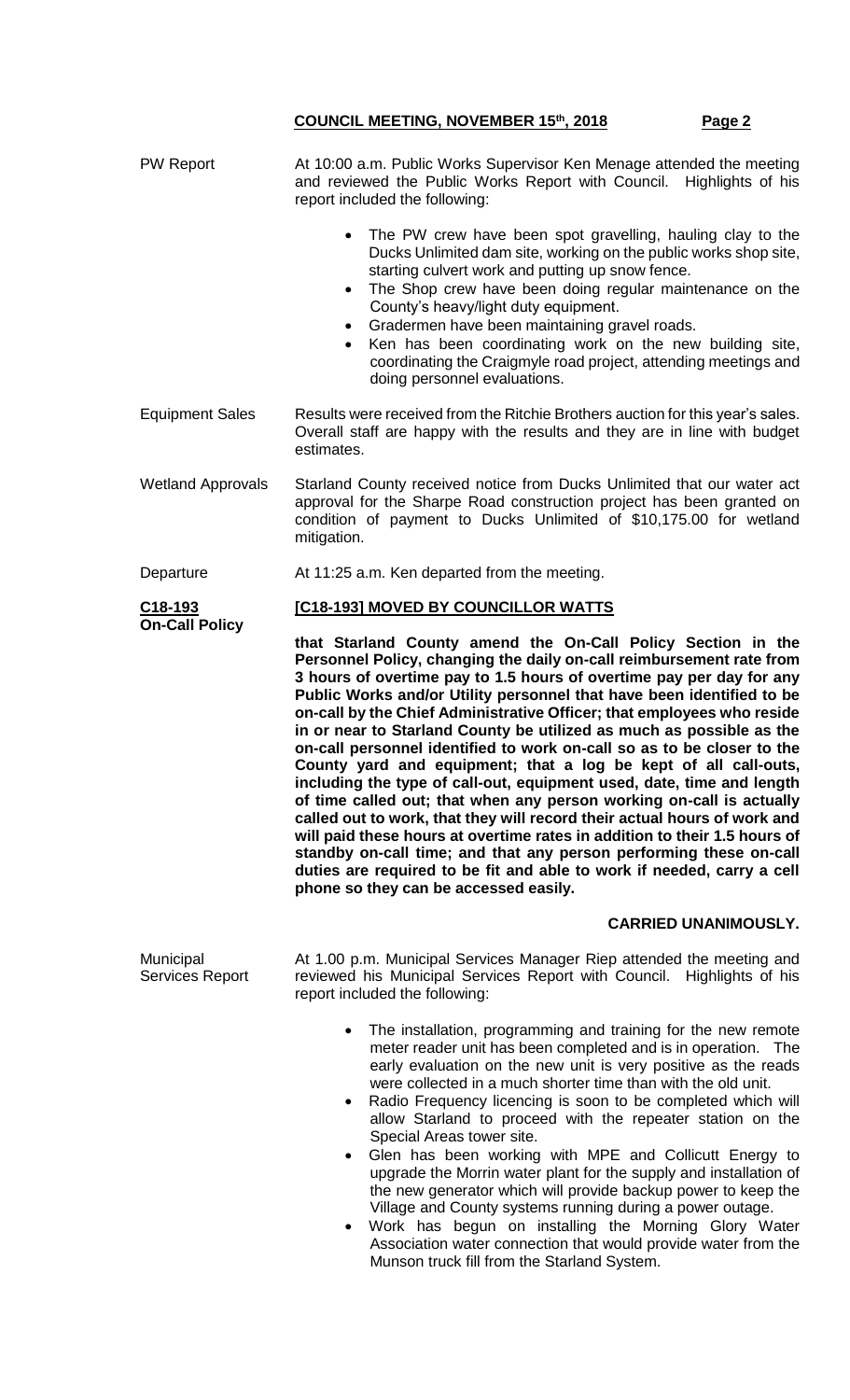| C <sub>18</sub> -194<br><b>RUSA</b>     | [C18-194] MOVED BY COUNCILLOR WATTS                                                                                                                                                                                                                                                                                                                       |  |  |  |
|-----------------------------------------|-----------------------------------------------------------------------------------------------------------------------------------------------------------------------------------------------------------------------------------------------------------------------------------------------------------------------------------------------------------|--|--|--|
| <b>Conference</b>                       | that Glen Riep and Danielle Tremblay be authorized to attend the 2018<br>Rural Utilities Safety Association Conference in Red Deer from<br>December 3 <sup>rd</sup> to 6 <sup>th</sup> and that registration and expenses be paid.                                                                                                                        |  |  |  |
|                                         | <b>CARRIED UNANIMOUSLY.</b>                                                                                                                                                                                                                                                                                                                               |  |  |  |
| Vicinia Planning                        | At 1:30 p.m. Liz Armitage of Vicinia Planning and Engagement attended the<br>meeting and reviewed with Council their plan for completing the contracted<br>IDPs and ICF's between Starland County and its three villages. Updates<br>on the schedule and process for public meetings will be forthcoming as they<br>are still gathering preliminary data. |  |  |  |
| Departure                               | At 2:15 p.m. Liz departed from the meeting.                                                                                                                                                                                                                                                                                                               |  |  |  |
| <b>Morning Glory</b><br>Water Agreement | Assistant CAO Kreke reviewed with a council a draft copy of a water supply<br>agreement between Starland County and the Morning Glory Water<br>Association. The agreement covers the terms of the provision of water to<br>the Association by the County and will need to be ratified by both parties<br>before proceeding with water supply.             |  |  |  |
| C18-195<br><b>Morning Glory</b>         | [C18-195] MOVED BY COUNCILLOR WATTS                                                                                                                                                                                                                                                                                                                       |  |  |  |
| <b>Water Connection</b>                 | that Starland County enter into an agreement with the Morning Glory<br>Water Association for the provision of water supply services as per<br>the Water Supply Agreement presented<br>the terms of<br>by<br>Administration.                                                                                                                               |  |  |  |
|                                         | <b>CARRIED UNANIMOUSLY.</b>                                                                                                                                                                                                                                                                                                                               |  |  |  |
| C18-196                                 | [C18-196] MOVED BY DEPUTY REEVE SARGENT                                                                                                                                                                                                                                                                                                                   |  |  |  |
| <b>Land Purchase</b>                    | that Starland County purchase Plan 7410041; Lot 1 in the Town of<br>Drumheller for \$65,000 from John Shoff.                                                                                                                                                                                                                                              |  |  |  |
|                                         | <b>CARRIED UNANIMOUNSLY</b>                                                                                                                                                                                                                                                                                                                               |  |  |  |
| Departure                               | At 2.55 p.m. Glen departed from the meeting.                                                                                                                                                                                                                                                                                                              |  |  |  |
| <b>RMA Conference</b><br>Information    | Councillors were presented with final agendas and information for the<br>upcoming Rural Municipalities of Alberta Conference as well as summaries<br>and recommendations for the 24 resolutions going to the delegates for a<br>vote.                                                                                                                     |  |  |  |
| <b>Committee List</b>                   | Council was given an updated 2018/2019 committee list based on the<br>results of the October 24 <sup>th</sup> Organizational Meeting.                                                                                                                                                                                                                     |  |  |  |
| C18-197                                 | [C18-197] MOVED BY COUNCILLOR WATTS                                                                                                                                                                                                                                                                                                                       |  |  |  |
| 2019 Tax Sale                           | that the 2019 Starland County Tax Sale be set for February 13th, 2019<br>at 2:00 p.m. in the Starland County Council Chambers and that this<br>sale be advertised in the Alberta Gazette on December 31 <sup>st</sup> , 2018.                                                                                                                             |  |  |  |
|                                         | <b>CARRIED UNANIMOUNSLY</b>                                                                                                                                                                                                                                                                                                                               |  |  |  |
| Departure                               | At 3:40 p.m. Councillor Rew departed from the meeting.                                                                                                                                                                                                                                                                                                    |  |  |  |
| <b>Travel Drumheller</b>                | Travel Drumheller is once again providing opportunities to advertise in the<br>2019 issue of the Travel Drumheller Exploration Guide. Starland County<br>typically advertises in this magazine.                                                                                                                                                           |  |  |  |
| C18-198                                 | [C18-198] MOVED BY REEVE WANNSTROM                                                                                                                                                                                                                                                                                                                        |  |  |  |

**Advertisement**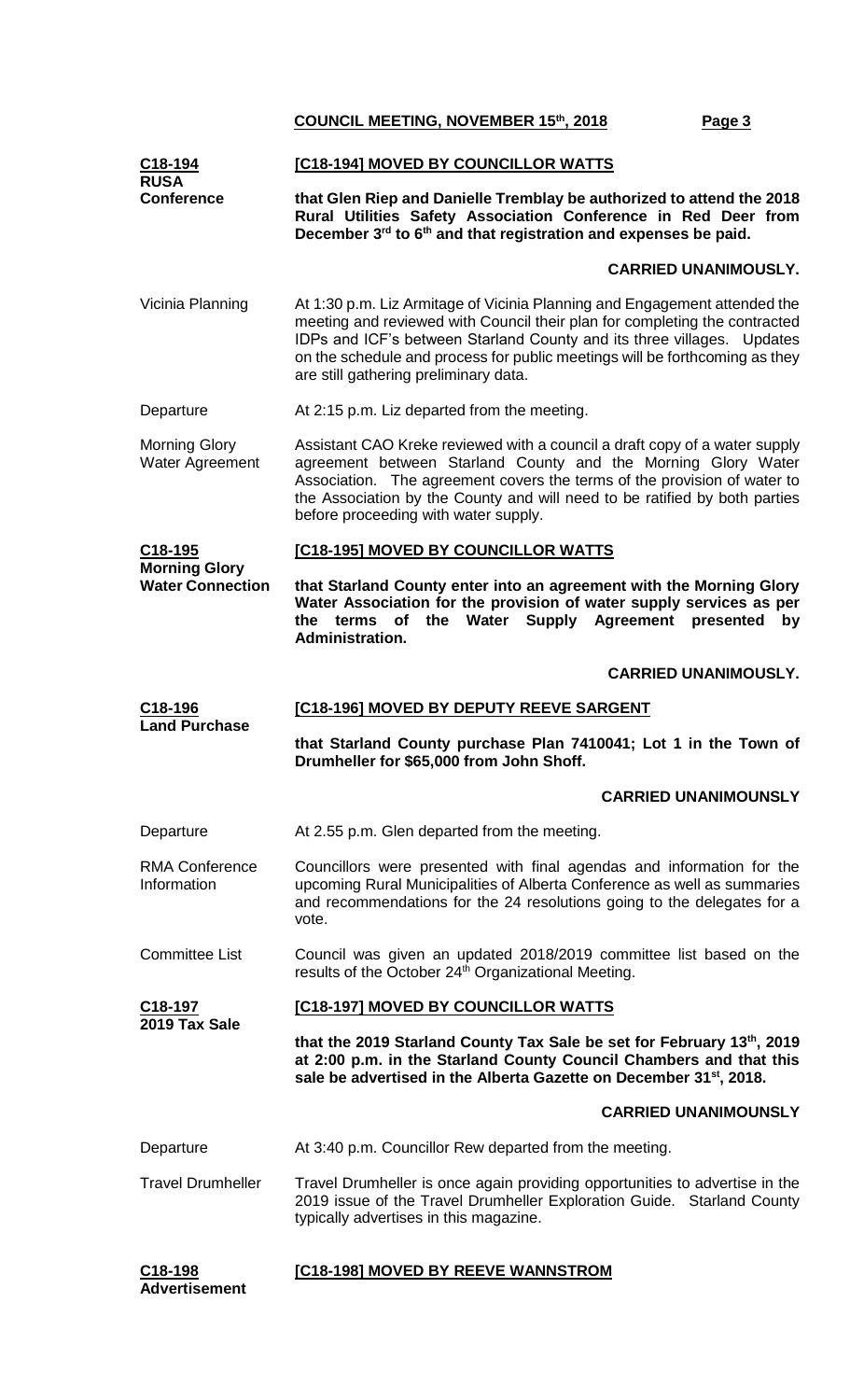**that Starland County purchase two full page ads in the Travel Drumheller 2019 Exploration Guide for \$5,600.00 less a discount of 15% for a total of \$4,760.00 plus GST.**

#### **CARRIED UNANIMOUNSLY**

| Arrival                                           | At 3:50 p.m. Councillor Rew re-joined the meeting.                                                                                                                                                                                                                                                                                                                                                                                                           |                                                                                                                 |  |  |
|---------------------------------------------------|--------------------------------------------------------------------------------------------------------------------------------------------------------------------------------------------------------------------------------------------------------------------------------------------------------------------------------------------------------------------------------------------------------------------------------------------------------------|-----------------------------------------------------------------------------------------------------------------|--|--|
| <b>Budget Update</b>                              | At 3:52 p.m. Finance Manager Judy Fazekas attended the meeting and<br>reviewed with Council a copy of the third quarter budget report.                                                                                                                                                                                                                                                                                                                       |                                                                                                                 |  |  |
| Departure                                         | At 4:15 p.m. Judy departed from the meeting.                                                                                                                                                                                                                                                                                                                                                                                                                 |                                                                                                                 |  |  |
| <b>Tyrrell Museum</b><br>Stakeholder<br>Committee | The Royal Tyrrell Museum is looking for interested parties to join their<br>Museum Stakeholders Committee to provide input on future developments<br>to the museum.                                                                                                                                                                                                                                                                                          |                                                                                                                 |  |  |
| C18-199                                           | [C18-199] MOVED BY COUNCILLOR WATTS                                                                                                                                                                                                                                                                                                                                                                                                                          |                                                                                                                 |  |  |
| Motion to go In-<br><b>Camera</b>                 | that under the exemption granted by Section 17, Division 2, Part 1 of<br>the Freedom of Information and Protection of Personal Privacy Act<br>Reeve Wannstrom, Deputy Reeve Sargent, Councillors Watts, Rew<br>and Marshall proceed with the meeting In-Camera at 4:20 p.m.                                                                                                                                                                                  |                                                                                                                 |  |  |
|                                                   |                                                                                                                                                                                                                                                                                                                                                                                                                                                              | <b>CARRIED UNANIMOUSLY.</b>                                                                                     |  |  |
| Arrival                                           | At 4:30 p.m. staff Bremer and Kreke joined the In-Camera session.                                                                                                                                                                                                                                                                                                                                                                                            |                                                                                                                 |  |  |
| C18-200<br>Motion to come                         | [C18-200] MOVED BY COUNCILLOR WATTS                                                                                                                                                                                                                                                                                                                                                                                                                          |                                                                                                                 |  |  |
| out of In-Camera                                  | that the meeting proceed out of In-Camera at 5:00 p.m.                                                                                                                                                                                                                                                                                                                                                                                                       |                                                                                                                 |  |  |
|                                                   |                                                                                                                                                                                                                                                                                                                                                                                                                                                              | <b>CARRIED UNANIMOUSLY.</b>                                                                                     |  |  |
| Committee<br>Reports                              | Each of the Councillors present briefly reported on the various committees<br>to which they are appointed.                                                                                                                                                                                                                                                                                                                                                   |                                                                                                                 |  |  |
| Council                                           | <b>Council Communications:</b>                                                                                                                                                                                                                                                                                                                                                                                                                               |                                                                                                                 |  |  |
| Communications                                    | Drumheller RCMP Detachment re: Mayor's Report for September<br>i)<br>2018<br>ii)<br>Palliser Regional Municipal Services re: Minutes of Board of<br>Director's Meeting August 22, 2018.<br>PLRD re: Board of Trustees Meeting November 6, 2018<br>iii)<br>Canadian Badlands re: Board Meeting Minutes October 3, 2018<br>iv)<br>ii)<br>Insight into Government (3 Issues)<br>Rural Municipalities of Alberta<br>iii)<br><b>Contact Newsletter (3 Issues)</b> |                                                                                                                 |  |  |
| Accounts                                          | Accounts - see prior motion.                                                                                                                                                                                                                                                                                                                                                                                                                                 |                                                                                                                 |  |  |
|                                                   | <b>GARRY'S WELDING AND SUPPLIES</b><br><b>GWYNN, DOROTHY</b><br><b>IMAGE CRAFTER SIGNS INC.</b><br>PETTY CASH<br>TELUS COMMUNICATIONS INC.                                                                                                                                                                                                                                                                                                                   | 196.35<br>CK# 47673<br>CK# 47674<br>3,100.00<br>CK# 47675<br>36.75<br>CK# 47676<br>81.13<br>CK# 47677<br>142.96 |  |  |
|                                                   | <b>Sub-Total:</b>                                                                                                                                                                                                                                                                                                                                                                                                                                            | 3,557.19<br>\$                                                                                                  |  |  |
|                                                   | CK# 47678 to 477796 printed in error<br>A.H. GRADER SERVICE LTD.<br>A.P.I. ALARM INC.<br>A&D HARPER TIRE (1979) LTD.<br>ADAMS INDUSTRIAL SUPPLIES INC.                                                                                                                                                                                                                                                                                                       | CK# 47797<br>18,742.50<br>CK# 47798<br>141.75<br>CK# 47799<br>447.38<br>CK# 47800<br>1,497.49                   |  |  |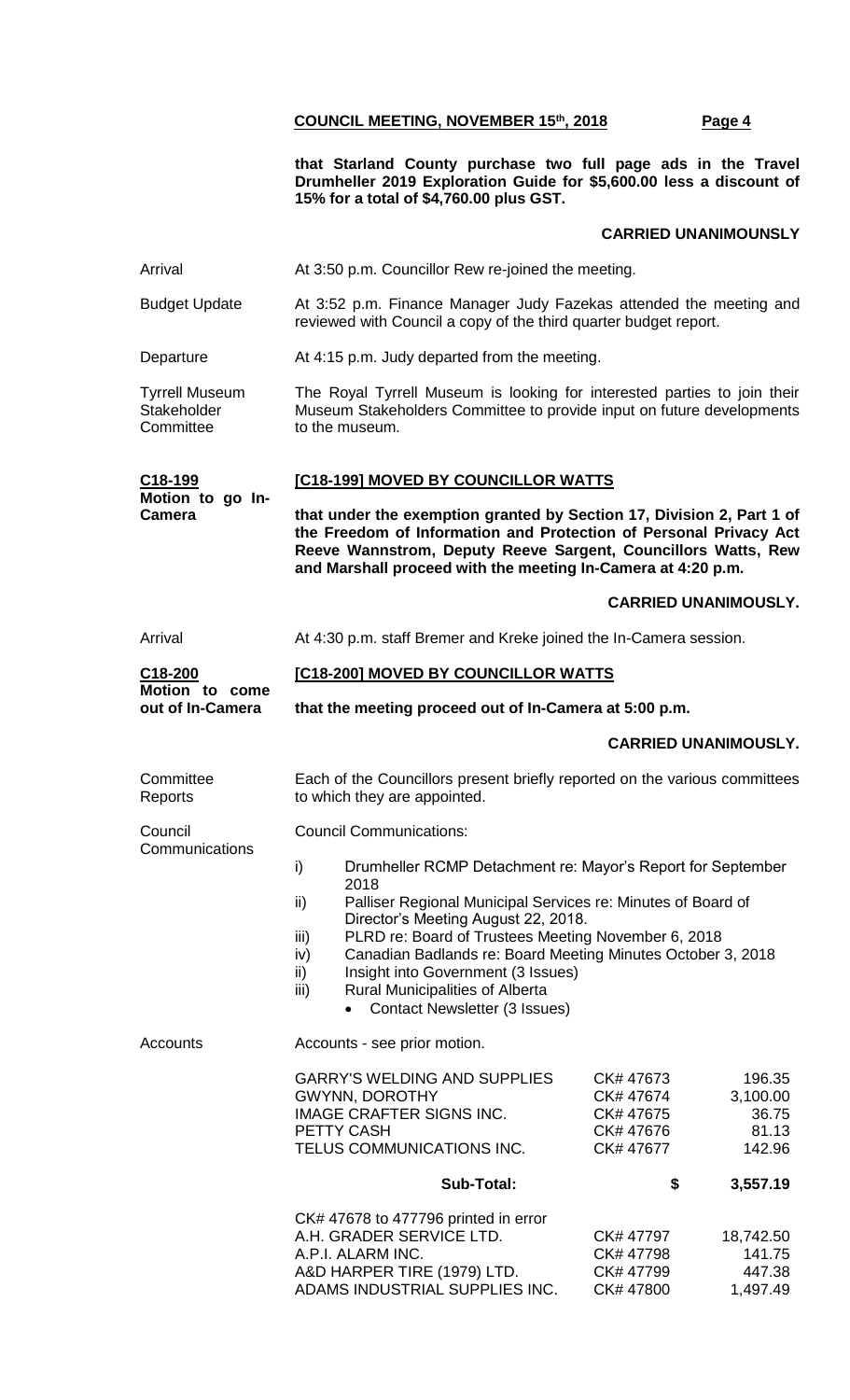| AIR LIQUIDE CANADA HEAD OFFICE                         | CK# 47801              | 384.74              |
|--------------------------------------------------------|------------------------|---------------------|
| ALBERTA FIRE CHIEF ASSOCIATION                         | CK# 47802              | 3,360.00            |
| <b>ALBERTA GOVERNMENT SERVICES</b>                     | CK# 47803              | 10.00               |
| ALBERTA INVASIVE SPECIES COUNCIL                       | CK# 47804              | 626.00              |
| AMHSA                                                  | CK# 47805              | 73.45               |
| ALBERTA ONE-CALL CORPORATION                           | CK# 47806              | 88.20               |
| ALLAN ROSS EXCAVATING INC.                             | CK# 47807              | 9,056.25            |
| ALLIED DISTRIBUTORS DRUM LTD.                          | CK# 47808              | 4,505.27            |
| ALLIED DISTRIBUTORS DRUM LTD.                          | CK# 47809              | 65.73               |
| ATB FINANCIAL MASTERCARD                               | CK# 47810              | 12,323.29           |
| ATCO STRUCTURES & LOGISTICS LTD.                       | CK# 47811              | 9,870.00            |
| BELFOR (CANADA) INC.                                   | CK# 47812              | 10,324.31           |
| <b>BIG COUNTRY GAS CO-OP</b>                           | CK# 47813              | 382.53              |
| <b>BROWNLEE LLP</b>                                    | CK# 47814              | 501.32              |
| <b>BUFFALO VENTURES INC.</b>                           | CK# 47815              | 5,589.50            |
| <b>CERVUS AG EQUIPMENT LP</b>                          | CK# 47816              | 775.48              |
| M.W.C. TRUCKING LTD.                                   | CK# 47817              | 20,144.96           |
| <b>CINTAS CANADA LIMITED</b>                           | CK# 47818              | 82.95               |
| <b>COUNTY OF STETTLER</b>                              | CK# 47819              | 8,848.35            |
| <b>DELIA UNITED CHURCH</b>                             | CK# 47820              | 500.00              |
| <b>DIGITEX CANADA INC.</b>                             | CK# 47821              | 1,623.09            |
| DR HYDROVAC                                            | CK# 47822              | 8,379.01            |
| DRUM WIRELESS LTD.                                     | CK# 47823              | 2,081.53            |
| DRUMHELLER SOLID WASTE                                 | CK# 47824              | 243.27              |
| DRUMHELLER EQUIPMENT SALES                             | CK# 47825              | 1,397.94            |
| EAST CENTRAL GAS CO-OP LTD.                            | CK# 47826              | 198.00              |
| <b>ECS SAFETY SERVICES LTD.</b>                        | CK# 47827              | 210.00              |
| FAZEKAS, JUDITH W                                      | CK# 47828              | 1,244.00            |
| FORT GARRY INDUSTRIES LTD.<br>FOURLANE FORD SALES LTD. | CK# 47829<br>CK# 47830 | 197.51<br>66.41     |
| <b>FRESON BROS DRUMHELLER</b>                          | CK# 47831              | 354.19              |
| <b>FRONTIER CONSTRUCTION</b>                           | CK# 47832              | 14,218.68           |
| <b>GANGSTER ENTERPRISES</b>                            | CK#47833               | 963.90              |
| <b>GLOVER INTERNATIONAL TRUCKS LTD. CK# 47834</b>      |                        | 8,390.67            |
| <b>GREATWEST KENWORTH LTD.</b>                         | CK# 47835              | 202.80              |
| <b>GRIDWORKS ENERGY GROUP</b>                          | CK# 47836              | 10,250.59           |
| <b>HANNA BUILDING SUPPLIES</b>                         | CK# 47837              | 13,226.37           |
| <b>HECK, BRIAN</b>                                     | CK# 47838              | 170.80              |
| HENRY KROEGER REGIONAL WATER                           | CK# 47839              | 9,896.87            |
| HI-WAY 9 EXPRESS LTD.                                  | CK# 47840              | 1,214.99            |
| HODGE BROTHERS TRUCKING LTD.                           | CK# 47841              | 62,935.22           |
| <b>HODGE, ROGER</b>                                    | CK# 47842              | 24,564.10           |
| <b>HOOVER, BARRIE</b>                                  | CK# 47843              | 769.40              |
| HYDRODIG CANADA INC.                                   | CK# 47844              | 5,512.50            |
| <b>IMAGE CRAFTER SIGNS INC.</b>                        | CK# 47845              | 57.96               |
| <b>JACK FENCING</b>                                    | CK# 47846              | 18,629.63           |
| <b>JERRY'S LOCK &amp; KEY SERVICE</b>                  | CK# 47847              | 219.93              |
| KINDERWATER, DUSTIN S                                  | CK# 47848              | 2,240.45            |
| <b>KUDRAS, DARA</b>                                    | CK# 47849              | 927.80              |
| KUHL TUF WEAR LTD.                                     | CK# 47850              | 505.32              |
| LN LAND DEVELOPMENT                                    | CK# 47851              | 9,327.68            |
| LAPP                                                   | CK# 47852              | 25,154.37           |
| MARSHALL, MURRAY                                       | CK# 47853              | 494.36              |
| <b>MARY LAMBERT PRODUCTIONS</b>                        | CK# 47854              | 950.00              |
| <b>MORRIN AND DISTRICT AG SOCIETY</b>                  | CK# 47855              | 200.00              |
| <b>MORRIN COMMUNITY HALL ASSOC</b>                     | CK# 47856              | 1,200.00            |
| <b>MORRIN SCHOOL</b>                                   | CK# 47857              | 300.00              |
| <b>MORRISON, LILLIAN</b><br>MPE ENGINEERING LTD.       | CK# 47858<br>CK# 47859 | 637.48              |
| NAPA AUTO PARTS DRUMHELLER                             | CK# 47860              | 20,789.33<br>274.79 |
| <b>NORTH DRUM PLUMBING</b>                             | CK# 47861              | 1,344.01            |
| PETERSON AUTO BODY LTD.                                | CK# 47862              | 185.13              |
| PETTY CASH                                             | CK# 47863              | 144.76              |
| PIONEER RESEARCH CORPORATION                           | CK# 47864              | 4,277.89            |
| PRAIRIE LAND REGIONAL DIVISION                         | CK# 47865              | 13,333.00           |
|                                                        |                        |                     |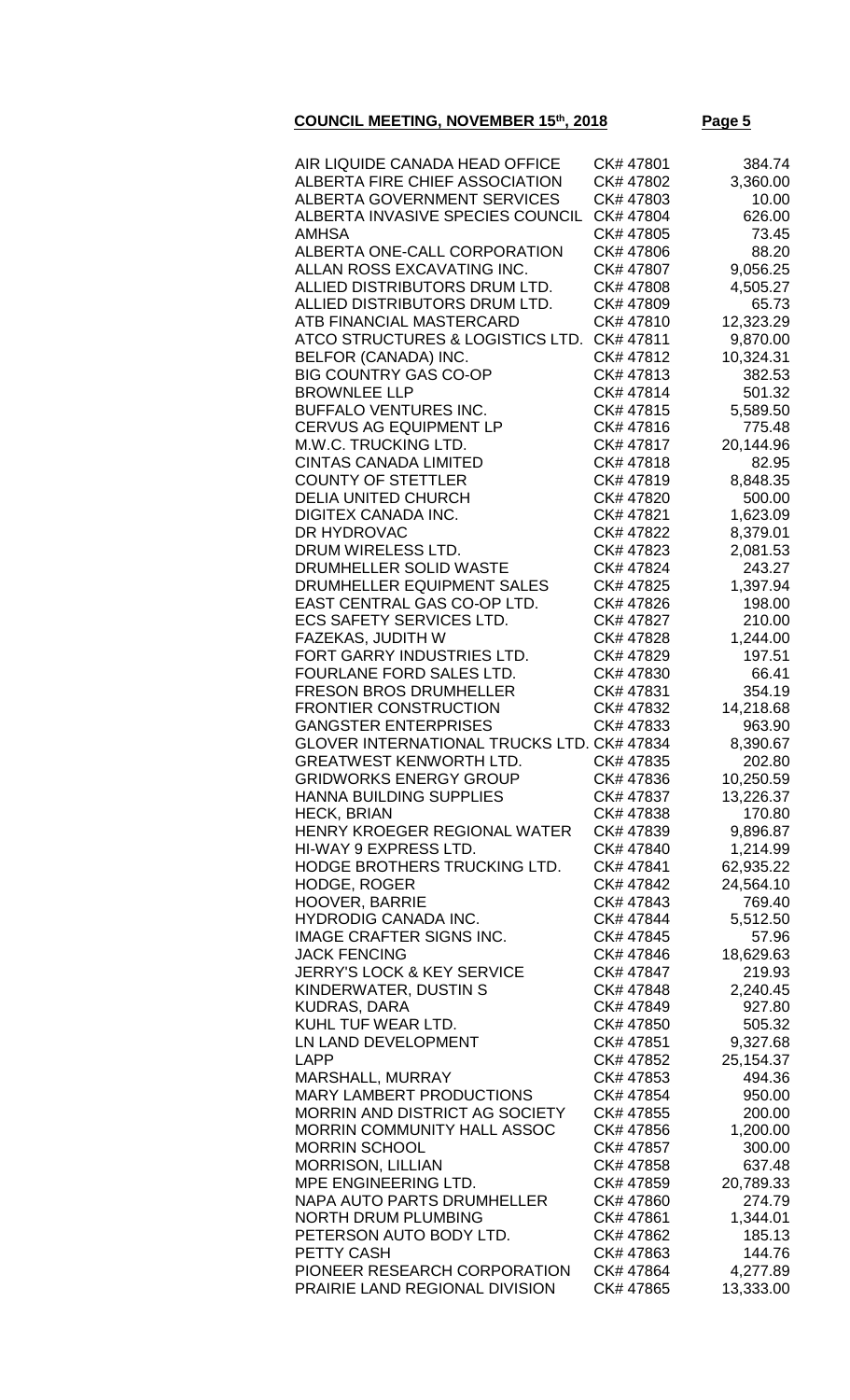| PRIMROSE, BRAD                      | CK# 47866 | 20,969.73 |
|-------------------------------------|-----------|-----------|
| PRONGHORN CONTROLS                  | CK# 47867 | 5,804.65  |
| PUROLATOR INC.                      | CK# 47868 | 56.03     |
| RECEIVER GENERAL OF CANADA          | CK# 47869 | 59,632.22 |
| <b>REG GALLAGHER TRUCKING</b>       | CK# 47870 | 4,116.00  |
| RIEP, GLEN                          | CK# 47871 | 3,836.70  |
| <b>RMA FUEL</b>                     | CK# 47872 | 85,336.24 |
| ROADATA SERVICES LTD.               | CK# 47873 | 189.00    |
| ROBMAC ENTERPRISES LTD.             | CK# 47874 | 19,933.39 |
| ROWE, DIANA                         | CK# 47875 | 92.16     |
| 1858097 ALBERTA LTD.                | CK# 47876 | 113.40    |
| SAMUEL PLUMBING & HEATING LTD.      | CK# 47877 | 225.75    |
|                                     |           |           |
| <b>SARGENT, ROBERT</b>              | CK# 47878 | 1,162.05  |
| SHARPE, KERRY                       | CK# 47879 | 147.52    |
| SHAW GMC CHEVROLET BUICK LTD.       | CK# 47880 | 472.43    |
| <b>SOUTH REGION AAAF</b>            | CK# 47881 | 1,502.50  |
| STANTEC CONSULTING LTD.             | CK# 47882 | 4,025.99  |
| STARLAND REGIONAL WATER             | CK# 47883 | 10,831.68 |
| STEWART, KIM                        | CK# 47884 | 200.00    |
| <b>SUN LIFE ASSURANCE COMPANY</b>   | CK# 47885 | 20,324.42 |
| SUN LIFE ASSURANCE COMPANY          | CK# 47886 | 165.38    |
| SYLOGIST LTD.                       | CK# 47887 | 133.88    |
| TELUS COMMUNICATIONS INC.           | CK# 47888 | 1,262.11  |
| TELUS MOBILITY INC.                 | CK# 47889 | 1,327.89  |
| THE DRUMHELLER MAIL                 | CK# 47890 | 2,435.20  |
| TKNT MECHANICAL LTD.                | CK# 47891 | 1,038.03  |
| <b>TOWN OF DRUMHELLER</b>           | CK# 47892 | 1,584.87  |
| TRINUS TECHNOLOGIES INC.            | CK# 47893 | 8,467.10  |
| TURRIS COMMUNICATIONS LTD.          | CK# 47894 | 270.22    |
| <b>UFA CO-OPERATIVE LIMITED</b>     | CK# 47895 |           |
|                                     |           | 178.80    |
| <b>UNIFIED ALLOYS</b>               | CK# 47896 | 288.83    |
| UNIVERSAL HANDLING EQUIPMENT        | CK# 47897 | 3,273.90  |
| UNSURPASSABLE CONSTRUCTION          | CK# 47898 | 29,330.72 |
| <b>VILLAGE OF DELIA</b>             | CK# 47899 | 146.00    |
| <b>VILLAGE OF MORRIN</b>            | CK# 47900 | 450.10    |
| <b>VILLAGE OF MUNSON</b>            | CK# 47901 | 5,470.57  |
| <b>WANNSTROM, STEVE</b>             | CK# 47902 | 4,163.93  |
| WASTE MANAGEMENT OF CANADA          | CK# 47903 | 3,193.17  |
| <b>WATER PURE &amp; SIMPLE</b>      | CK# 47904 | 45.00     |
| <b>WATTS, JACKIE</b>                | CK# 47905 | 2,767.96  |
| <b>WESTERGARD MOTORS DRUMHELLER</b> | CK# 47906 | 635.21    |
| WESTERN CHEVROLET BUICK GMC         | CK# 47907 | 2,830.67  |
| WESTVIEW CO-OPERATIVE ASSN LTD.     | CK# 47908 | 1,623.12  |
| <b>WIART DIRTWORK LTD.</b>          | CK# 47909 | 11,492.25 |
| WILD ROSE ASSESSMENT SERVICE        | CK# 47910 | 9,135.00  |
| WINGENBACK INC.                     | CK# 47911 | 5,075.44  |
|                                     |           |           |
| <b>WSH LABS (1992) LTD.</b>         | CK# 47912 | 3,213.00  |
| 1073581 ALBERTA LTD.                | CK# 47913 | 23,652.94 |
| 1121113 ALBERTA LTD                 | CK# 47914 | 10,358.26 |
| 1325856 ALBERTA LTD.                | CK# 47915 | 375.25    |

 **Sub-Total: \$ 751,203.84**

 **TOTAL: \$ 754,761.03**

#### **C18-201 Adjournment [C18-201] MOVED BY COUNCILLOR WATTS**

**that the meeting be adjourned at 5:20 p.m.**

**CARRIED UNANIMOUSLY.**

*The next meeting of the Council of Starland County is to be held on Thursday, November 28th, 2018, in the Administration Building, Morrin, Alberta, commencing at 9:00 a.m.*